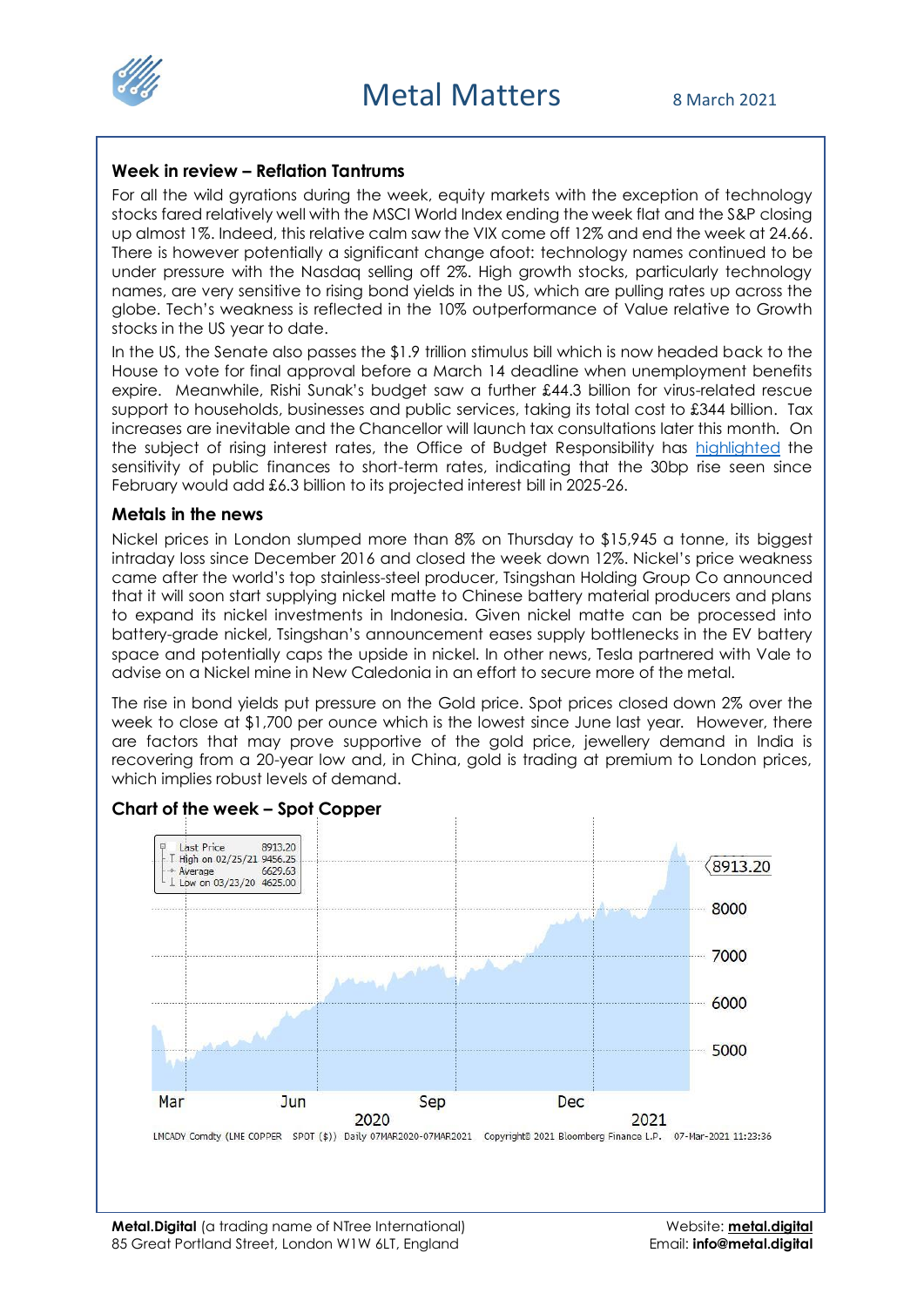

## **Week ahead**

The US \$1.9 trillion stimulus package will be reviewed by the House for final approval after being passed by the Senate. With unemployment benefits expiring on 14 March, it is expected stimulus cheques will be mailed over the next few weeks. The latest inflation figures come out on Wednesday and the University of Michigan confidence index on Friday.

The ECB meeting on Thursday will provide an indication to see if higher yields are tightening financing conditions in the euro-area. On Friday, the eurozone's January industrial production figure is expected to prove confirmation of the positive survey and manufacturing / order book data.

Simmering tensions between EU and UK are an area of potential concern with the UK unilaterally deciding not to check exports to Northern Ireland for another six months. With trade volumes signficantly down between both sides, it is unlikely that this will go beyond a war of words. The UK's January GDP figure is likely to in negative territory as a result of the lockdown and fall off in trade witht the EU.

Trade data out of Asia (China, Taiwan and the Philippines) will provide evidence of the strength of post-Covid recovery.

## **Metals - Spot Price**

| <b>Metal</b>  | Price 5<br><b>Mar USD</b> | <b>Weekly</b><br>Change % | Mtd.<br>Change<br>% | Ytd.<br>Change<br>% | <b>Price vs</b><br><b>50d</b><br><b>MA</b> | <b>Price vs</b><br><b>200d</b><br><b>MA</b> | Change in<br><b>Futures</b><br>positioning |
|---------------|---------------------------|---------------------------|---------------------|---------------------|--------------------------------------------|---------------------------------------------|--------------------------------------------|
| Gold          | 1,701                     | $-1.9\%$                  | $-1.9\%$            | 10.4%               | $-7.1%$                                    | $-8.6%$                                     | $-12.1%$                                   |
| Silver        | 25.2                      | $-5.3\%$                  | $-5.3\%$            | $-4.4%$             | $-4.8%$                                    | 4.5%                                        | $-16.8%$                                   |
| Platinum      | 1,133                     | $-5.0\%$                  | $-5.0\%$            | 5.7%                | $-1.0%$                                    | 17.3%                                       | $-12.7%$                                   |
| Palladium     | 2,341                     | 0.6%                      | 0.6%                | $-4.4%$             | $-1.0\%$                                   | 4.1%                                        | $-12.7%$                                   |
| Copper        | 8,913                     | $-2.5%$                   | $-2.5%$             | 15.0%               | 7.9%                                       | 26.1%                                       | $-12.5%$                                   |
| <b>Nickel</b> | 16,349                    | $-12.1%$                  | 12.1%               | $-1.2\%$            | $-9.1%$                                    | 5.3%                                        | $-14.8\%$                                  |

Notes. All performance data to 5 March, futures positioning based on CFTC and SHFE data. Past performance is not an indicator of future performance and the value of an investment may fall as well as rise. Investors take on currency risk when taking unhedged exposure to commodities. Source: Bloomberg, NTree

# **GPF ETC Listings on LSE and Xetra**

|  | <b>Name</b>                          | <b>LSE Ticker</b> | <b>Xetra Ticker</b> | <b>ISIN</b>                             | <b>TER</b> |
|--|--------------------------------------|-------------------|---------------------|-----------------------------------------|------------|
|  | <b>GPF Physical Gold ETC</b>         | TGLD              | <b>OIIA</b>         | XS2265368097                            | 0.145%     |
|  | <b>GPF Physical Silver ETC</b>       | <b>TSLV</b>       | OIIB                | XS2265369574                            | 0.200%     |
|  | <b>GPF Physical Platinum</b><br>ETC. | <b>TPIT</b>       | O <sub>II</sub>     | XS2265369731                            | 0.200%     |
|  | <b>GPF Physical Palladium</b><br>ETC | <b>TPAL</b>       | <b>OIID</b>         | XS2265370234                            | 0.200%     |
|  | <b>AP:</b> Flow Traders              |                   |                     | <b>MM:</b> GHCO, Peel Hunt, Winterflood |            |

## **ICYMI BrightTALK webinars**

On 10 March, Tim Harvey and Hamad Ebrahim discuss the case for Gold. Please **[click here](https://www.brighttalk.com/webcast/17849/457001?utm_source=website_events)** to register.